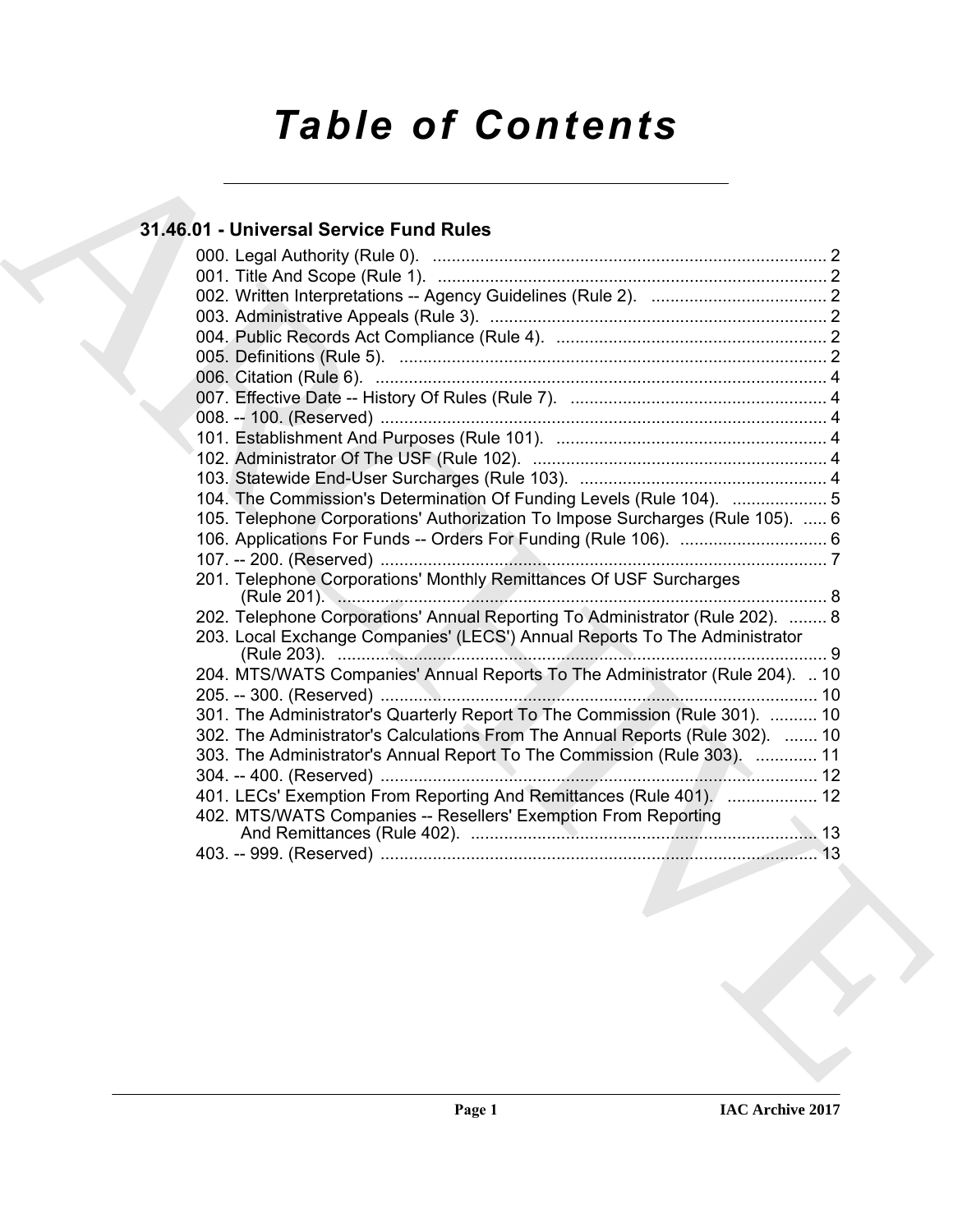#### **IDAPA 31 TITLE 46 CHAPTER 01**

## **31.46.01 - UNIVERSAL SERVICE FUND RULES**

#### <span id="page-1-1"></span><span id="page-1-0"></span>**000. LEGAL AUTHORITY (RULE 0).**

These rules are adopted under the general legal authority of the Telecommunications Act of 1988, Chapter 6, Title 62, Idaho Code, and the specific authority of Section 62-610, Idaho Code. (7-1-93)

#### <span id="page-1-2"></span>**001. TITLE AND SCOPE (RULE 1).**

The title of these rules is "Universal Service Fund Rules." Their scope is that they apply to all telephone corporations' collection of and payment of monies to fund the Universal Service Fund, to all disbursements from the Universal Service Fund, to all actions by the Universal Service Fund Administrator, and to any other matter that may involve the Universal Service Fund. (7-1-93) the Universal Service Fund.

#### <span id="page-1-3"></span>**002. WRITTEN INTERPRETATIONS -- AGENCY GUIDELINES (RULE 2).**

**31.46.01** - **UNITERN 13**<br> **ARCHIVED CONFIDENT (RULLE 6)**<br> **ARCHIVED CONFIDENT (RULLE 6)**<br> **ARCHIVED CONFIDENT (RULLE 6)**<br> **ARCHIVED CONFIDENT (RULLE 6)**<br> **ARCHIVED CONFIDENT (RULLE 6)**<br> **ARCHIVED CONFIDENT (RULLE 6)**<br> **A** For rulemakings conducted before July 1, 1993, written interpretations to these rules in the form of explanatory comments accompanying the order of proposed rulemaking and review of comments submitted in the order adopting these rules are maintained in the files of the Secretary of the Idaho Public Utilities Commission and are available from the office of the Commission Secretary. The Commission Secretary may be contacted in writing at the Idaho Public Utilities Commission, PO Box 83720, Boise, Idaho 83720-0074, or may be reached by telephone at (208) 334- 0300. For rulemakings conducted after July 1, 1993, written interpretations to these rules in the form of explanatory comments accompanying the notice of proposed rulemaking that originally proposed the rules and review of comments submitted in the rulemaking decision adopting these rules are published in the issues of the Idaho Administrative Bulletin proposing or adopting the rules. (7-1-93) Administrative Bulletin proposing or adopting the rules.

#### <span id="page-1-4"></span>**003. ADMINISTRATIVE APPEALS (RULE 3).**

Any telephone corporation aggrieved by any decision of the Universal Service Fund Administrator or the Commission Staff under these rules may petition the Commission to review the decision of the Administrator or the Commission Staff by filing a formal petition according to the Commission's Rules of Procedure, IDAPA  $31.01.01.000$ , et seq.

## <span id="page-1-5"></span>**004. PUBLIC RECORDS ACT COMPLIANCE (RULE 4).**

Rule 303.05 details which papers filed with the Commission in connection with the administration of the Universal Service Fund are public records and which are trade secrets exempt from disclosure under Section 74-107(1), Idaho  $\text{Code.} \tag{4-5-00}$ 

## <span id="page-1-7"></span><span id="page-1-6"></span>**005. DEFINITIONS (RULE 5).**

<span id="page-1-9"></span>**01. Basic Local Exchange Service**. "Basic local exchange service" means the provision of access lines to residential and small business customers with the associated transmission of two-way interactive switched voice communication within a local exchange area. See Section  $62-603(1)$ , Idaho Code.  $(7-1-93)$ 

<span id="page-1-8"></span>**02. Basic Local Exchange Rate**. "Basic local exchange rate" means the monthly charge imposed by a telephone corporation for basic local exchange service, but does not include any charges resulting from action by a federal agency or taxes or surcharges imposed by a governmental body that are separately itemized and billed by a telephone corporation to its customers. See Section  $62-603(2)$ , Idaho Code.  $(7-1-93)$ 

<span id="page-1-10"></span>**03.** Business Telephone Service. "Business telephone service" means telecommunication service that idential telephone service. (7-1-93) is not residential telephone service.

<span id="page-1-11"></span>**04. Local Exchange Company (LEC)**. "Local exchange company" (LEC) is a telephone corporation providing local exchange service to customers in Idaho.

<span id="page-1-12"></span>**05. Local Exchange Service**. "Local exchange service" means the provision of local exchange access lines to residential or business customers with the associated transmission of two-way interactive switched voice-<br>grade transmission within a local exchange area. (7-1-93) grade transmission within a local exchange area.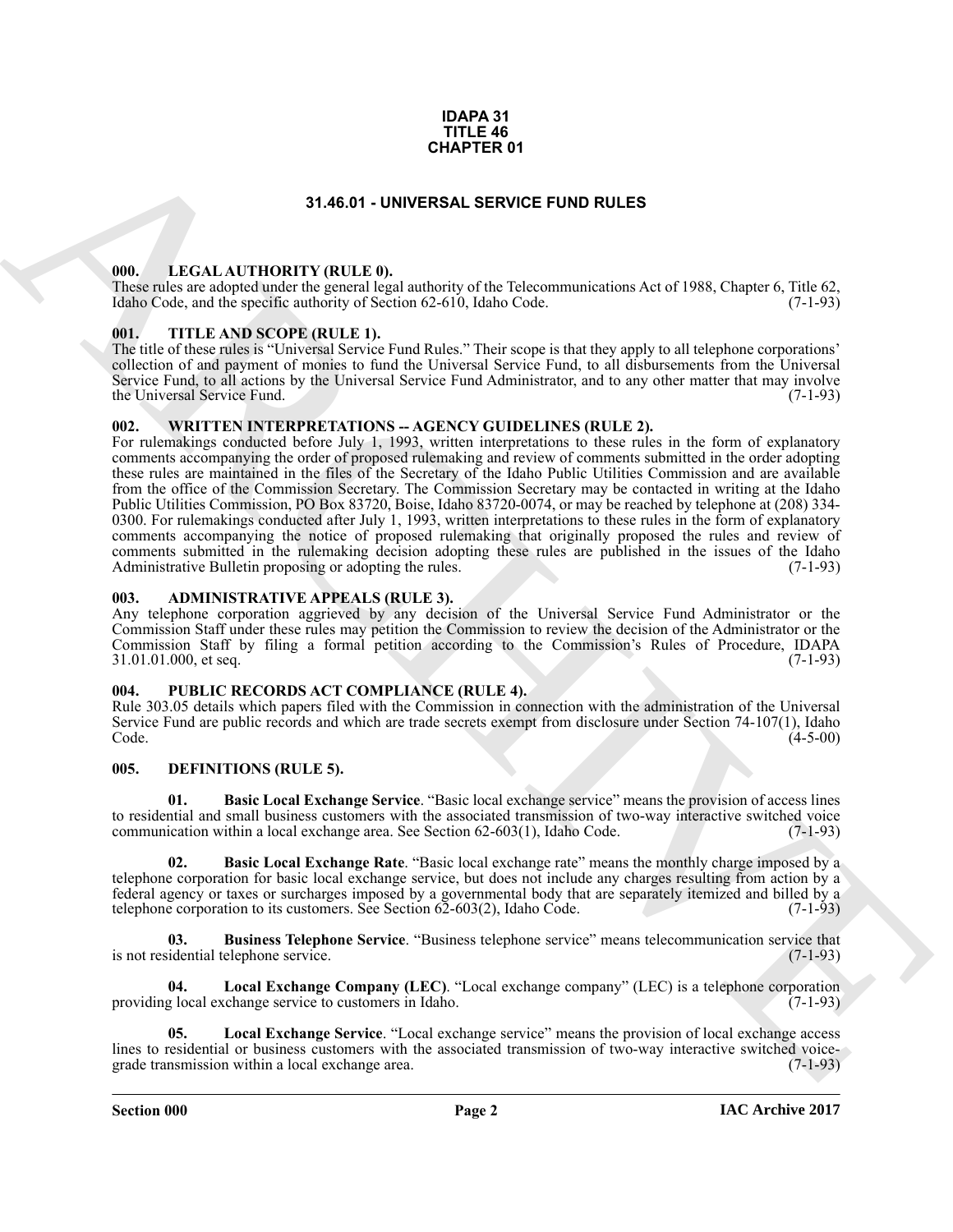<span id="page-2-0"></span>**06. Message Telecommunication Service (MTS)**. "Message telecommunication service (MTS)" means the transmission of two-way interactive switched voice communication between local exchange areas for which charges are made on a per-unit basis, not including wide area telecommunications service (WATS), or its equivalent, or individually negotiated contracts for telecommunication services. See Section 62-603(6), Idaho Code. (7-1-93)

<span id="page-2-1"></span>**07. MTS/WATS Company**. "MTS/WATS company" means a telephone corporation providing Idaho energy of MTS or WATS services within the definition of Section 62-603(6), Idaho Code. (7-1-93) intrastate MTS or WATS services within the definition of Section  $62-603(6)$ , Idaho Code.

<span id="page-2-2"></span>**08. Residential Customer**. "Residential customer" means a person to whom telecommunication services are furnished at a dwelling and which are used for personal or domestic purposes and not for business, professional or institutional purposes. See Section 62-603(a), Idaho Code. (7-1-93) professional or institutional purposes. See Section  $62-603(a)$ , Idaho Code.

<span id="page-2-4"></span><span id="page-2-3"></span>**09. Residential Telephone Service**. "Residential telephone service" means telecommunication service furnished and maintained at a dwelling primarily for personal or domestic purposes and not for business, professional or institutional purposes, i.e., service provided to a residential customer as defined in Section 62-603(7), Idaho Code. (7-1-93)

**Formic Uniter Commission** 2<br>
Universal Service Fund Philosophy (IFS). "Dieses Universal Service Fund Philosophy (IFS)<br>
went die Novemberg of Distribution Service CMTs). "Dieses universite interest in a case of USIS)<br>
wen **10. Residual Revenue Requirement**. "Residual revenue requirement means a local exchange company's revenue requirement as determined by the Commission less revenue generated by all intrastate telecommunication services, including local exchange services priced at one hundred twenty-five percent (125%) or more of the weighted statewide average and MTS/WATS access services priced at one hundred percent (100%) or more of the statewide average, less contributions from the federal universal service fund. See Section 62-610(4), Idaho Code. (7-1-93)

<span id="page-2-5"></span>**11. Small Business Customer**. "Small business customer" means a business entity, whether an individual, partnership, corporation or any other business form, to whom telecommunication services are furnished for occupational, professional or institutional purposes, and whose business entity does not subscribe to more than five  $(5)$  access lines within a building. See Section  $62-603(a)$ , Idaho Code.  $(7-1-93)$ five  $(5)$  access lines within a building. See Section  $62-603(a)$ , Idaho Code.

<span id="page-2-6"></span>**12. Telecommunication Service**. "Telecommunication Service" means the transmission of two-way interactive switched signs, signals, writing, images, sounds, messages, data, or other information of any nature by wire, radio, light waves, or other electromagnetic means (which includes message telecommunication service and access service), which originate and terminate in Idaho, and are offered to or for the public, or some portion thereof, for compensation. "Telecommunication Service" does not include the one-way transmission to subscribers of:

(7-1-93)

**a.** Video programming; or (7-1-93)

**b.** Other programming service, and subscriber interaction, if any, which is required for the selection of such a video programming or other programming service, surveying, or the provision of radio paging, mobile radio telecommunication services, answering services (including computerized or otherwise automated answering or voice message services), and such services shall not be subject to the provisions of Title 61, Idaho Code, or Title 62, Idaho Code.<br>Code. See Section 62-603(9), Idaho Code. Code. See Section  $62-603(9)$ , Idaho Code.

<span id="page-2-7"></span>**13. Telephone Corporation**. "Telephone corporation" means every corporation or person, their lessees, trustees, receivers or trustees appointed by any court whatsoever, providing telecommunication services for compensation within Idaho. Telephone corporations providing radio paging, mobile radio telecommunications services, answering services (including computerized or otherwise automated answering or voice message services), or one-way transmission to subscribers of: (7-1-93) or one-way transmission to subscribers of:

**a.** Video programming; or (7-1-93)

**b.** Other programming service, and subscriber interaction, if any, which is required for the selection of such a video programming or other programming service or surveying are exempt from any requirement of Title 62<br>or Title 61, Idaho Code, in the provision of such services. See Section 62-603(10), Idaho Code. (7-1-93) or Title 61, Idaho Code, in the provision of such services. See Section  $62-603(10)$ , Idaho Code.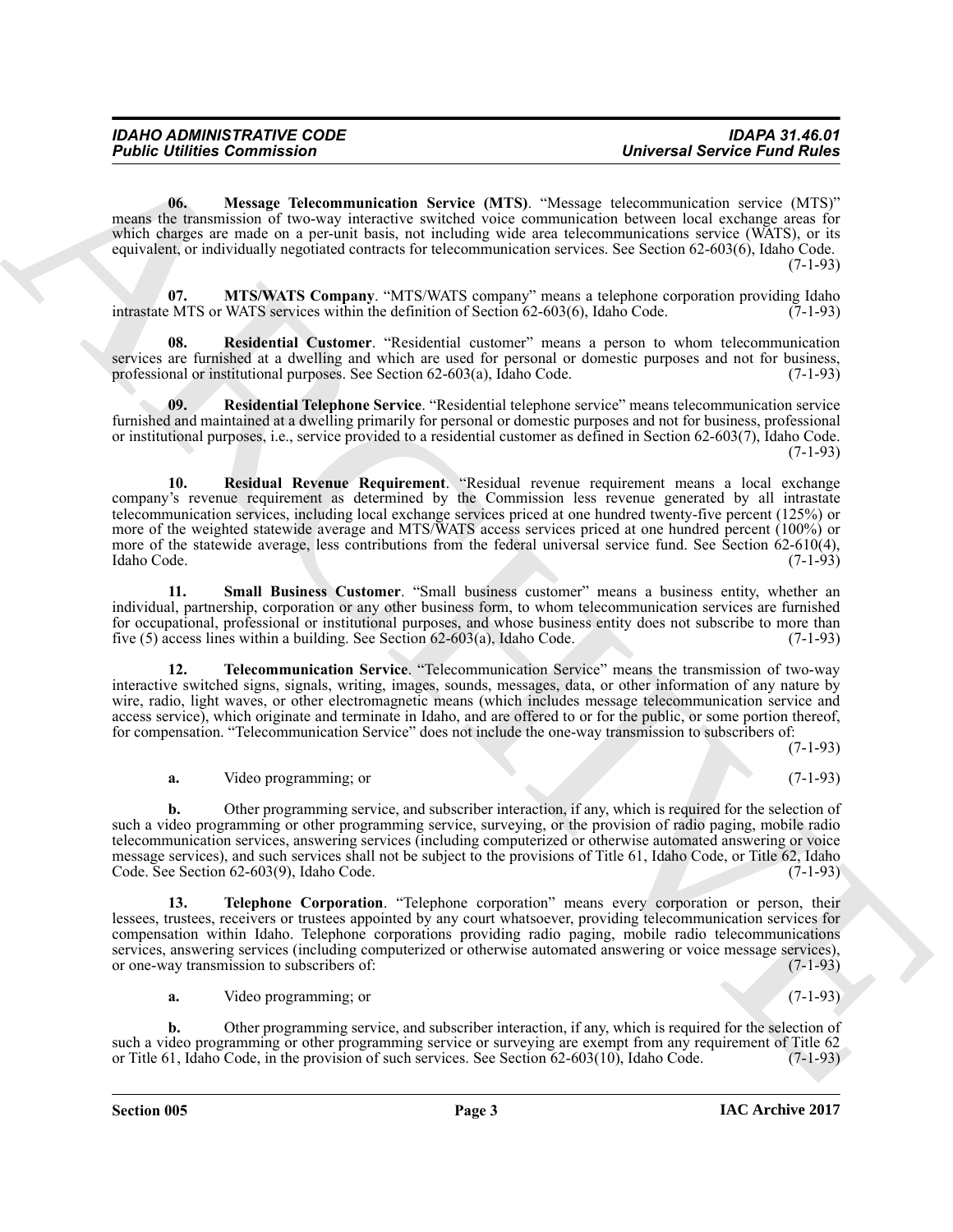| <b>IDAHO ADMINISTRATIVE CODE</b>   |  |
|------------------------------------|--|
| <b>Public Utilities Commission</b> |  |

<span id="page-3-7"></span>**14. WATS**. "WATS" means wide-area telecommunications service. (7-1-93)

#### <span id="page-3-0"></span>**006. CITATION (RULE 6).**

The official citation of these rules is IDAPA 31.46.01.000 et seq. For example, this rule is cited as IDAPA 31.46.01.006. In documents submitted to the Commission or issued by the Commission, these rules may be cited by their short title of Universal Service Fund Rules (USFR) and the parenthetical rule number. For example, this rule may be cited as USFR 6. (7-1-93)

#### <span id="page-3-1"></span>**007. EFFECTIVE DATE -- HISTORY OF RULES (RULE 7).**

The Commission adopted predecessors to these rules in 1991. They were most recently codified as IDAPA 31.N.3. They were readopted and reformatted by rulemaking decision in Docket Number 31-4601-9301, effective July 1, 1993. The history of rulemaking proceedings preceding the initiation of the publishing of the Idaho Administrative Bulletin and the Idaho Administrative Code is available from the Commission Secretary.

#### <span id="page-3-2"></span>**008. -- 100. (RESERVED)**

#### **GENERAL PROVISIONS RULES 101 THROUGH 200**

#### <span id="page-3-8"></span><span id="page-3-3"></span>**101. ESTABLISHMENT AND PURPOSES (RULE 101).**

Section 62-610, Idaho Code, directs the Commission to establish a universal service fund (USF) for the purposes of maintaining universal availability of local exchange service at reasonable rates and to promote the availability of message telecommunication service (MTS) at reasonably comparable prices throughout the state of Idaho. The USF is established pursuant to this statute. Rules or orders issued by the Commission concerning administration of the USF supersede previous rules, orders or provisions of the contract between the Commission and the Universal Service Fund administrator. (7-1-93) Service Fund administrator.

#### <span id="page-3-6"></span><span id="page-3-4"></span>**102. ADMINISTRATOR OF THE USF (RULE 102).**

**Foshic commission**<br>
16. What we are the state of the commission of the commission of the commission of the state of the commission of the commission of the state of the commission of the commission of the commission of t The Commission shall contract with an administrator of the universal service fund. The administrator of the USF shall receive all monies surcharged by telephone corporations for payment into the USF, account for those monies pending their disbursement, disburse those monies to qualifying recipients according to the terms of the administrator's contract and the Commission's rules and orders, and comply with the other requirements of these rules or orders. The administrator shall have the authority to hire an attorney approved by the Commission to pursue enforcement action, including initiating civil proceedings, against telephone corporations that violate the USF rules.<br>The Commission has a right to audit the books and records of the administrator of the USF. (4-26-95) The Commission has a right to audit the books and records of the administrator of the USF.

#### <span id="page-3-9"></span><span id="page-3-5"></span>**103. STATEWIDE END-USER SURCHARGES (RULE 103).**

<span id="page-3-10"></span>**01. Imposition of Surcharges**. Pursuant to 62-610(2), Idaho Code, the USF is funded by the imposition of statewide end-user surcharges on local exchange, MTS and wide-area telephone service (WATS) services in amounts to be determined by the Commission pursuant to Rule 104. (7-1-93)

<span id="page-3-11"></span>**02. Local Exchange Surcharges**. The local exchange surcharges are imposed monthly as cents-perline charges uniform throughout the state with the business-residential differential for the surcharges equal to the statewide average business-residential price ratio. (7-1-93) statewide average business-residential price ratio.

<span id="page-3-12"></span>**03. MTS/WATS Surcharges**. The MTS and WATS surcharges are imposed monthly on a uniform  $b$ asis by:  $(7-1-93)$ 

**a.** A uniform cents-per-minute surcharge applied to the monthly MTS and WATS bill of each end-user for all MTS/WATS companies using this option; or, alternatively, (7-1-93)

**b.** A company-specific percentage surcharge applied to the monthly MTS and WATS bill of each enduser.  $(7-1-93)$ 

<span id="page-3-13"></span>**04.** Remittance of Surcharges. Surcharges of a given level are authorized by order of the Commission

**Section 006 Page 4**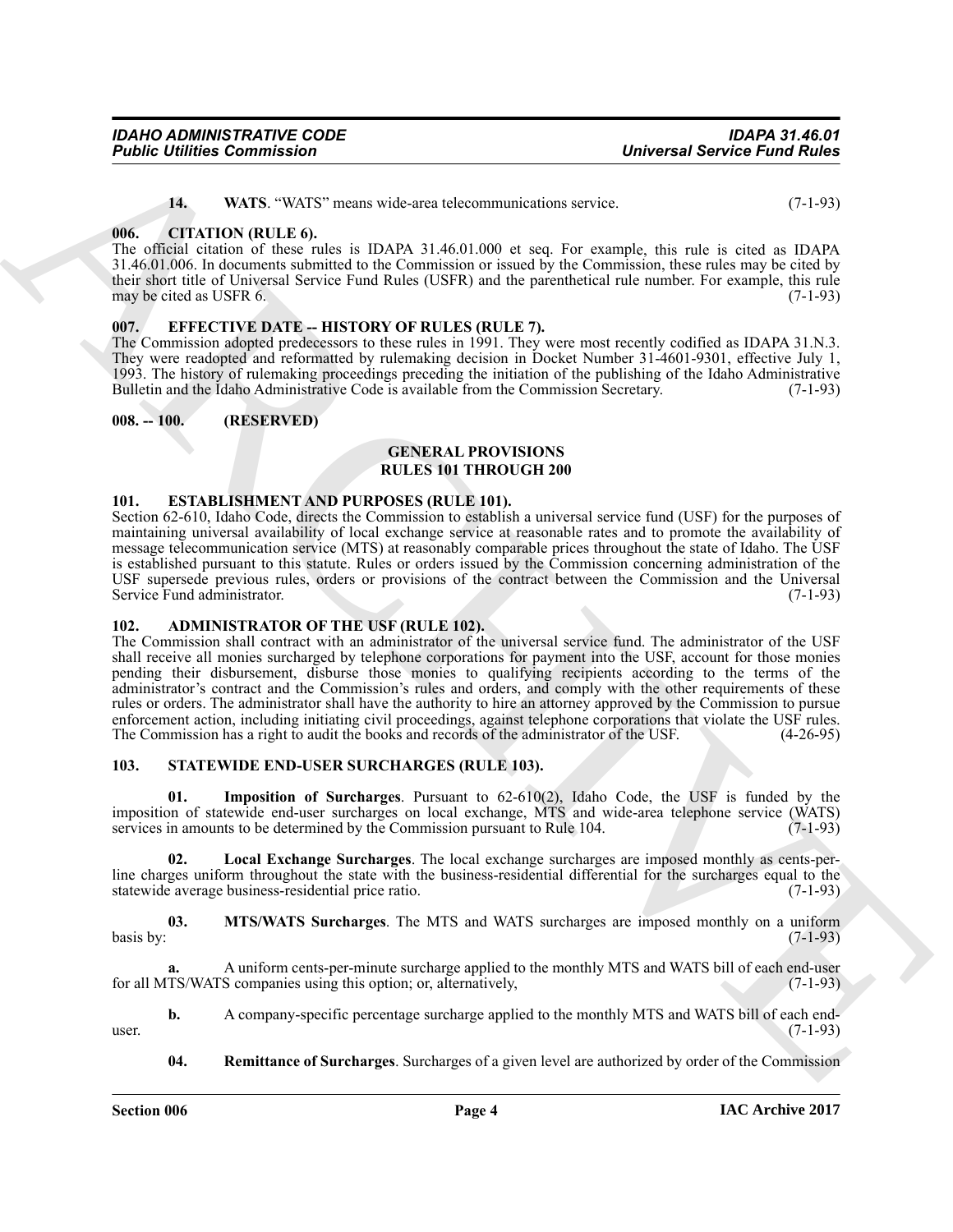| <b>IDAHO ADMINISTRATIVE CODE</b>   | <b>IDAPA 31.46.01</b>               |
|------------------------------------|-------------------------------------|
| <b>Public Utilities Commission</b> | <b>Universal Service Fund Rules</b> |

For contribution Commute that the contribution of the Commute Commute Commute Commute Commute that the control of the control of the control of the control of the control of the control of the control of the control of th and continue in effect until modified by subsequent order of the Commission. Surcharges on Title 62 services may be explicitly added to customers' bills in addition to charges that would otherwise be collected or may be implicitly included in customers' bills (and remitted by the telephone corporation) without increasing customers' bills. Unless otherwise provided by order of the Commission or letter from the Commission Staff or from the USF administrator issued pursuant to Rules 401 or 402, surcharges imposed by these rules are to be remitted monthly to the administrator pursuant to Rule 201. (7-1-93)

#### <span id="page-4-5"></span><span id="page-4-1"></span><span id="page-4-0"></span>**104. THE COMMISSION'S DETERMINATION OF FUNDING LEVELS (RULE 104).**

**Issuance of Commission Order**. On or before September 1 of each year the Commission shall issue an order in response to the administrator's report, which will establish statewide end-user surcharges to be in effect for the twelve (12) months beginning October 1 following issuance of the order. (7-1-93) effect for the twelve  $(12)$  months beginning October 1 following issuance of the order.

<span id="page-4-4"></span>**02. Findings and Directives of the Order Prescribing Statewide End-User Surcharges**. The order prescribing statewide end-user surcharges for the twelve months beginning October 1 shall contain the following:

 $(7 - \tilde{1} - 93)$ 

**a.** The Commission's finding of the funding target for the USF for the twelve (12) months beginning October 1, based upon the anticipated revenue requirement of the USF for those twelve (12) months (including certain or likely changes in the revenue requirement of the USF from that reported by the administrator) and prudent management of minimum fund balances;

**b.** The Commission's finding of the fair, just, and reasonable contribution to this twelve (12) month target that should be made from local exchange and MTS/WATS surcharges; and (7-1-93) funding target that should be made from local exchange and MTS/WATS surcharges; and

**c.** The Commission's finding of the statewide end-user surcharges to be imposed for the twelve (12) beginning October 1 to reach the funding target. (7-1-93) months beginning October 1 to reach the funding target.

**03. Calculation of Local Surcharges**. The surcharge imposed by Subsection 104.02.c. of this rule to be remitted by each LEC for residence and business local exchange service shall be calculated in the following manner from the total funds that the Commission finds should be recovered from local exchange surcharges:(7-1-93)

## <span id="page-4-3"></span><span id="page-4-2"></span>**EXAMPLE OF CALCULATION OF LOCAL SERVICE SURCHARGE**

**a.** Total dollars to be funded from local service surcharges -- twenty-four thousand dollars (\$24,000)/ (7-1-93) month.  $(7-1-93)$ 

**b.** Total local residence lines (as reported in Rule 302.02) -- four hundred fifty thousand (450,000) (7-1-93)

**c.** Weighted, state-wide average one-party, single-line flat residence rate (as reported in Rule 302.03) llars (\$10)/month  $-$  ten dollars (\$10)/month

**d.** Hypothetical Residence revenues under statutory formula (line b x line c) -- four million five thousand  $(\$4,500,000)/$ month (7-1-93) hundred thousand  $(\dot{\bar{\mathbf{S}}}4,500,000)$ /month

**e.** Total local business lines (as reported in Rule 302.02) -- fifty thousand (50,000) (7-1-93)

**f.** Weighted, statewide average one-party, single-line flat business rate (as reported in Rule 302.03) --<br>(1-1-93) (7-1-93) thirty dollars  $(\$30$ /month

Hypothetical business revenues under statutory formula (line e x line f) -- one million five hundred \$1,500,000)/month **g.** Hypothetical business thousand dollars (\$1,500,000)/month

**h.** Total hypothetical revenue (line  $d + line g$ )  $-$  six million dollars (\$6,000,000) (7-1-93)

**i.** Residence relative responsibility (line  $d / line h$ )  $- .7500$  (7-1-93)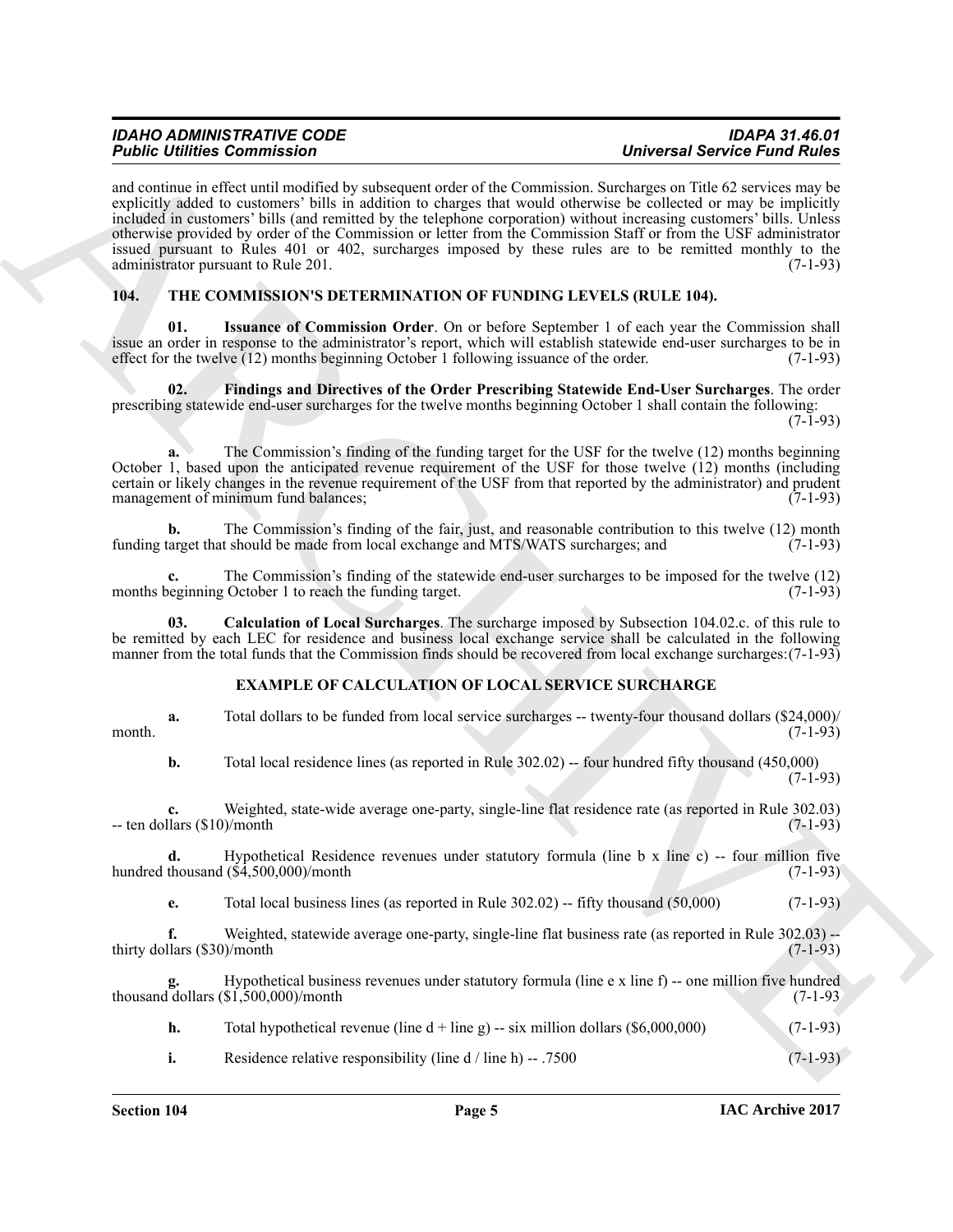|                                     | <b>Public Utilities Commission</b>                                                                                                                                                                                                                                                                                                                                                                                                                                                                                                                                                                                           | <b>Universal Service Fund Rules</b> |
|-------------------------------------|------------------------------------------------------------------------------------------------------------------------------------------------------------------------------------------------------------------------------------------------------------------------------------------------------------------------------------------------------------------------------------------------------------------------------------------------------------------------------------------------------------------------------------------------------------------------------------------------------------------------------|-------------------------------------|
| j.                                  | Residence total responsibility -- eighteen thousand dollars (\$18,000)                                                                                                                                                                                                                                                                                                                                                                                                                                                                                                                                                       | $(7-1-93)$                          |
| k.                                  | Residence surcharge (line $j$ / line b) -- four cents $(\$.04)$ /month                                                                                                                                                                                                                                                                                                                                                                                                                                                                                                                                                       | $(7-1-93)$                          |
|                                     | Business relative responsibility (line $g / line h$ ) -- .2500                                                                                                                                                                                                                                                                                                                                                                                                                                                                                                                                                               | $(7-1-93)$                          |
| m.                                  | Business total responsibility (line a x line 1) -- six thousand dollars $(\$6,000$ )/month                                                                                                                                                                                                                                                                                                                                                                                                                                                                                                                                   | $(7-1-93)$                          |
| n.                                  | Business surcharge (line h /line e) -- twelve cents $(\$.12)$ /month                                                                                                                                                                                                                                                                                                                                                                                                                                                                                                                                                         | $(7-1-93)$                          |
|                                     | * These hypothetical revenues from residence and business lines do not correspond to any actual revenues received<br>by telephone corporations. Instead, they represent a calculation of revenues that would result if every residence and<br>business line subscribed to one-party, single-line service at the weighted statewide average rate calculated for those<br>services, which is the statutory formula underlying the calculation of the surcharges.                                                                                                                                                               |                                     |
|                                     | The Commission may round the surcharges for local residence and business service to the nearest cent per month.                                                                                                                                                                                                                                                                                                                                                                                                                                                                                                              | $(7-1-93)$                          |
| 04.<br>alternative manners:         | Calculation of MTS/WATS Surcharges. The surcharge imposed by Rule Subsection 104.02.c. of<br>this rule to be remitted by each MTS/WATS company for MTS/WATS service shall be calculated in one (1) of two (2)                                                                                                                                                                                                                                                                                                                                                                                                                | $(7-1-93)$                          |
| a.                                  | A uniform cents per minute surcharge for all MTS/WATS companies using this option will be<br>calculated by the Commission by dividing the total revenues to be recovered from toll surcharges from all companies<br>by the total actual toll minutes reported for all companies under Rule 204; or, alternatively,                                                                                                                                                                                                                                                                                                           | $(7-1-93)$                          |
| b.<br>reported in Rule 204.         | A company-specific percentage surcharge will be calculated by the company (and reviewed by the<br>administrator) by multiplying the individual MTS/WATS company's total toll minutes as reported in Rule 204 by the<br>cents-per-minute surcharge calculated in a above, then dividing by the total toll revenues as reported for that company                                                                                                                                                                                                                                                                               | $(7-1-93)$                          |
| 105.                                | TELEPHONE CORPORATIONS' AUTHORIZATION TO IMPOSE SURCHARGES (RULE 105).                                                                                                                                                                                                                                                                                                                                                                                                                                                                                                                                                       |                                     |
| 01.<br>monthly charges.             | Local Exchange Companies. All local exchange companies are authorized to impose a surcharge<br>for residence and business local exchange service in the amounts set forth in the order issued pursuant to Rule 104.03.<br>The LEC may impose surcharges on the service of any customer subscribing to local service on or after October 1<br>following issuance of the order and may prorate the surcharge in the same manner as the LEC prorates other flat                                                                                                                                                                 | $(7-1-93)$                          |
| 02.                                 | MTS/WATS Companies. All MTS/WATS companies (except those exempted from remitting<br>surcharges to the USF administrator pursuant to Rule 402) are authorized to impose a surcharge on Idaho intrastate<br>MTS/WATS services in the amounts set forth in the order issued pursuant to Rule 104.04. The MTS/WATS surcharge<br>may be imposed in two (2) different manners:                                                                                                                                                                                                                                                     | $(7-1-93)$                          |
| a.<br>104.04.a.; or, alternatively, | The MTS/WATS company is authorized to impose beginning October 1 following issuance of the<br>order an MTS/WATS surcharge per toll minute in the amount set forth in the order issued pursuant to the Rule                                                                                                                                                                                                                                                                                                                                                                                                                   | $(7-1-93)$                          |
| b.                                  | The MTS/WATS company is authorized to impose beginning October 1 following issuance of the<br>order an MTS/WATS surcharge on a uniform percentage basis in the manner set forth in the order issued pursuant to<br>Rule 104.04.b. Within fourteen (14) days after the Commission has issued its order pursuant to Rule 104 authorizing<br>surcharges on MTS/WATS service, MTS/WATS companies authorized to impose surcharges under this paragraph<br>must notify the administrator and the Commission in writing which option they choose for the twelve (12) months<br>beginning October 1 following issuance of the order. | $(7-1-93)$                          |
| 106.                                | APPLICATIONS FOR FUNDS -- ORDERS FOR FUNDING (RULE 106).                                                                                                                                                                                                                                                                                                                                                                                                                                                                                                                                                                     |                                     |

## <span id="page-5-6"></span><span id="page-5-5"></span><span id="page-5-4"></span><span id="page-5-3"></span><span id="page-5-0"></span>**105. TELEPHONE CORPORATIONS' AUTHORIZATION TO IMPOSE SURCHARGES (RULE 105).**

## <span id="page-5-2"></span><span id="page-5-1"></span>**106. APPLICATIONS FOR FUNDS -- ORDERS FOR FUNDING (RULE 106).**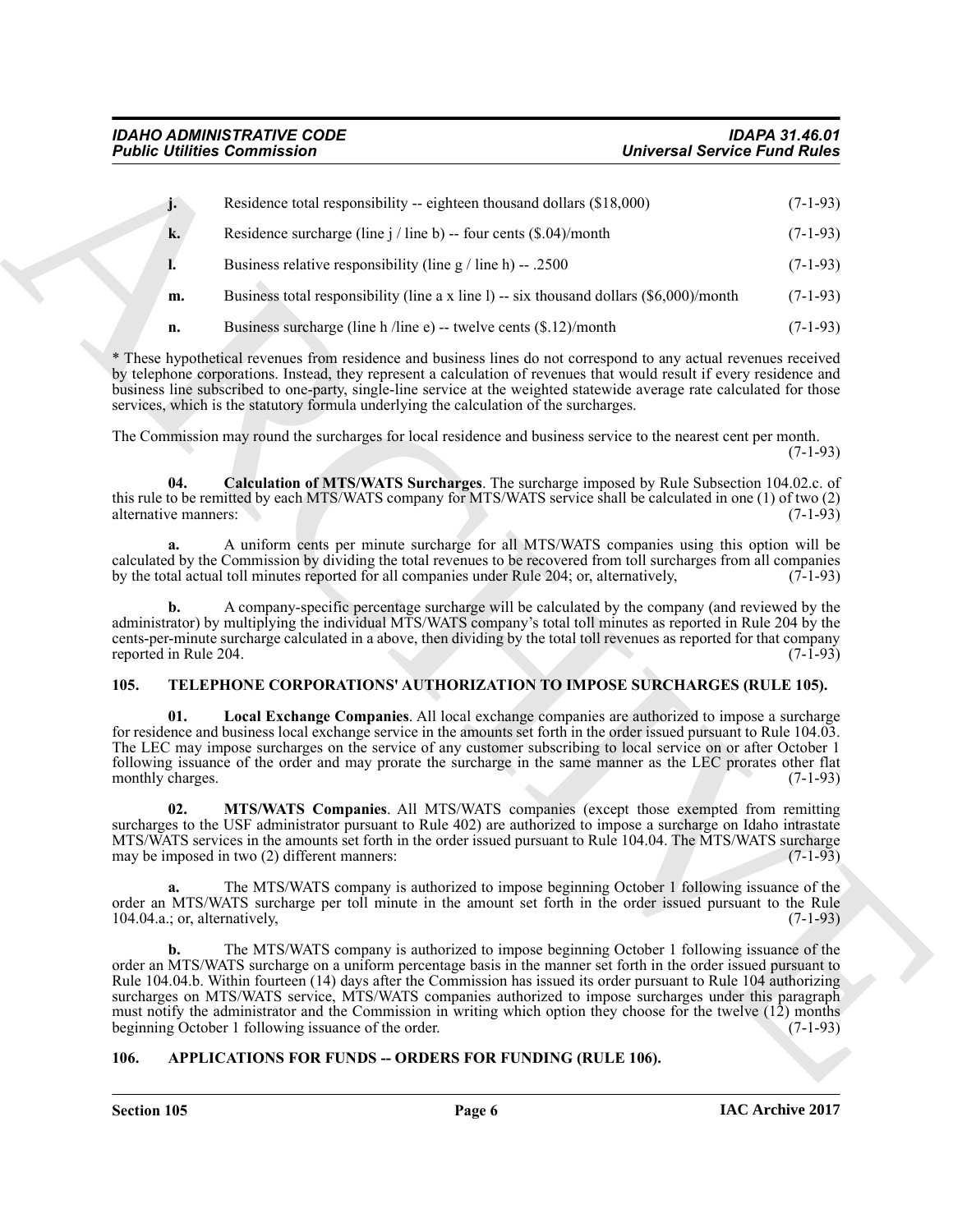<span id="page-6-3"></span>**01. Eligibility**. Pursuant to 62-610, Idaho Code, a telephone corporation that provides local exchange nd access service for MTS/WATS providers may apply for disbursement from the USF if: (7-1-93) service and access service for MTS/WATS providers may apply for disbursement from the USF if:

**a.** Its average residence and business rates for local exchange service for one-party, single-line services exceed one hundred twenty-five percent (125%) of the weighted statewide average rates for one-party, single-line services for residence and business lines, respectively; and (7-1-93) single-line services for residence and business lines, respectively; and

<span id="page-6-2"></span>**b.** Its average rates per minute for MTS/WATS access services exceed one hundred percent (100%) of the weighted statewide average rate for the same or similar MTS/WATS access services. (7-1-93)

**Foldine Distribution** Commission –<br>
Universal Service Fund Politics<br>
Universal Service Fund Politics<br>
contains and the extent of the NV (NV (NV (NV (NV) and the NV) of the NV (NV) of the NV (NV) of the NV (NV) of the NV **02. Continuation of Eligibility**. Each telephone company's average rate for one-party single-line residence and business service and for MTS/WATS access service shall be calculated individually and compared to the threshold rate based on the newly calculated statewide average as calculated annually by the Administrator pursuant to Rule 302. In order to continue receiving USF funding after the first year of eligibility, the rate shall be revised to equal or exceed the threshold rate, if a company's average for one-party single-line residence or business service or its rate for MTS/WATS access service is below the threshold rate and if:  $(4-5-00)$ service or its rate for MTS/WATS access service is below the threshold rate and if:

**a.** The difference in the company's current average rate and the statewide average threshold rate is nan three percent (3%): and (4-26-95) greater than three percent  $(3%)$ ; and

**b.** The difference in the annual revenue associated with the company's current rate and the revenue of with the statewide average threshold rate is over six thousand dollars (\$6,000). (4-26-95) associated with the statewide average threshold rate is over six thousand dollars  $(\$6,000)$ .

<span id="page-6-4"></span>**03.** Form of Application. An application for initial USF funding or changes in USF funding may be made in a general rate case or as otherwise allowed by the Commission. Applications must quantify the USF funding sought and the proposed rates to be charged for one-party, single-line residence and business services and for MTS/ WATS access services, indicating how USF funding will benefit the rates for these services. Applications must comply with the Commission's Rules of Procedure, IDAPA 31.01.01.000 et seq. (4-26-95)

<span id="page-6-1"></span>**04.** Changes to Funding on Commission's Own Motion. The Commission on its own motion may by unge a telephone company's funding from the USF: (4-26-95) order change a telephone company's funding from the USF:

**a.** In connection with any proceeding affecting the telephone company's residual revenue requirement; (7-1-93) requirement; (7-1-93)

**b.** In connection with a recalculation of the statewide average rates for one-party, single-line residence and business rates and MTS/WATS access services and those recalculations' effect on the threshold for eligibility for funding; (7-1-93) funding; (7-1-93)

**c.** In connection with redetermination of the percentage of the residual revenue requirement that e met by the USF; or (7-1-93) should be met by the USF; or

**d.** As otherwise provided by order. No order altering a telephone company's funding from the USF will be issued without notice that USF funding is at issue and appropriate opportunity to be heard in person or in writing. (7-1-93) writing. (7-1-93)

<span id="page-6-5"></span>**Order for Disbursement**. If the Commission finds that an applicant is eligible for USF disbursements, it may issue an order directing the USF to meet between seventy-five percent (75%) and one hundred percent (100%) of the telephone corporation's residual revenue requirement as defined in Section 62-610(4), Idaho Code. See Rule 005.10. Disbursements from the USF shall be made monthly in one twelfth (1/12) of the annual disbursements ordered by the Commission. (4-26-95)

#### <span id="page-6-0"></span>**107. -- 200. (RESERVED)**

## **TELEPHONE CORPORATIONS' OBLIGATIONS**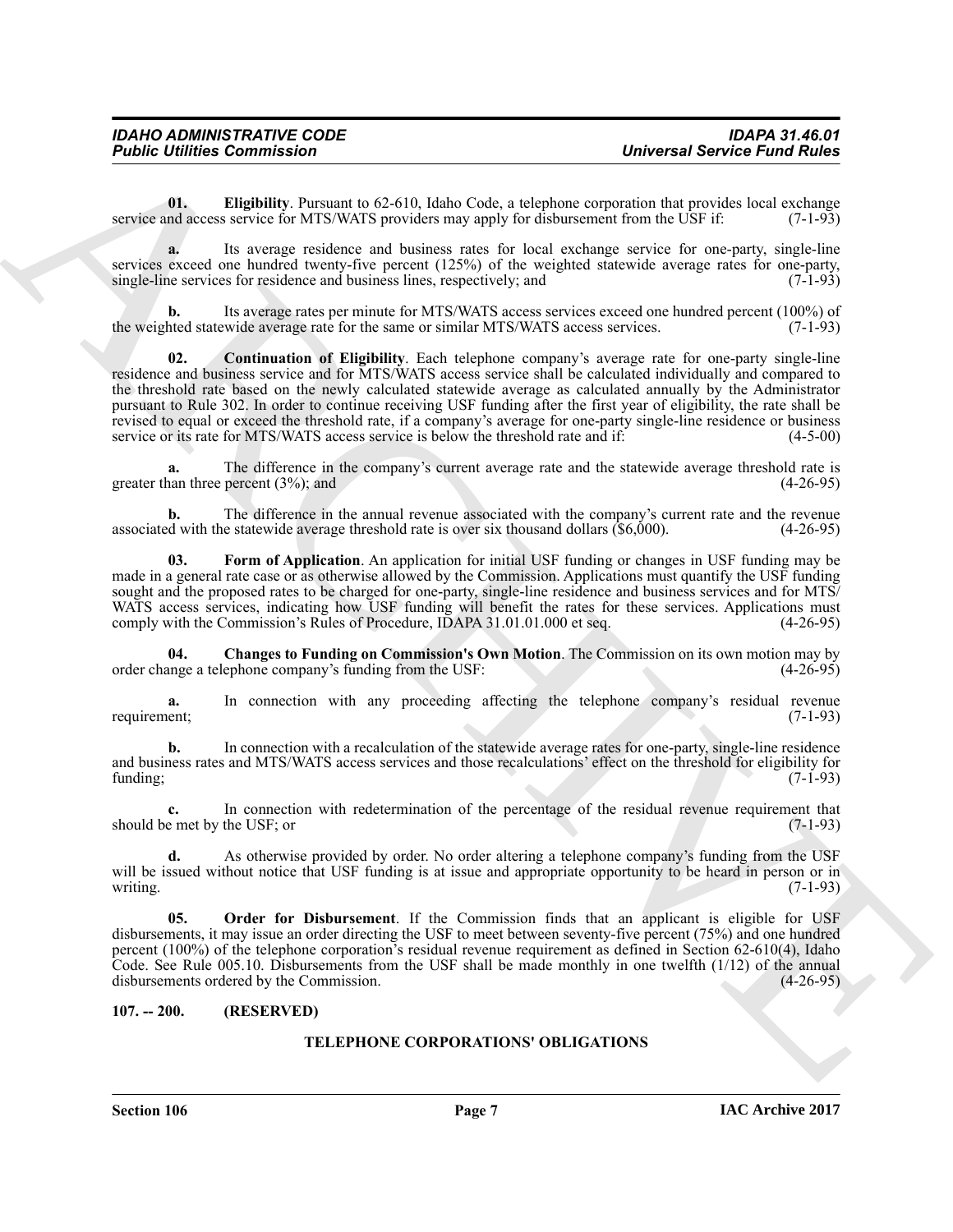#### **RULES 201 THROUGH 300**

#### <span id="page-7-5"></span><span id="page-7-0"></span>**201. TELEPHONE CORPORATIONS' MONTHLY REMITTANCES OF USF SURCHARGES (RULE 201).**

<span id="page-7-7"></span>**01. Local Exchange Companies**. Unless otherwise provided by order, letter from the Commission Staff or from the USF administrator issued pursuant to Rule 401, all LECs providing local exchange service in Idaho shall remit the following funds to the administrator on or before the first day of the month: (7-1-93)

**a.** The number of local residence lines in service in Idaho on the first day of the preceding month multiplied by the monthly residence surcharge the companies are authorized to impose under Rules 104.03 and 105.01; and (7-1-93) 105.01; and (7-1-93)

**b.** The number of local business lines in service in Idaho on the first day of the preceding month multiplied by the monthly business surcharge the companies are authorized to impose under Rules 104.03 and 105.01. The LEC's remittance shall be accompanied by a report on a form supplied by the administrator separately stating the number of local residence and business lines in service in Idaho for that LEC on the first day of the preceding month. This amount shall be remitted to the administrator without regard to whether the local exchange company has separately imposed the surcharge authorized by Rules 104.03 and 105.01. (7-1-93)

<span id="page-7-8"></span>**02. MTS/WATS Companies**. Unless otherwise provided by Order of the Commission or letter from the Commission Staff or from the USF administrator issued pursuant to Rule 402, all MTS/WATS companies offering intrastate MTS or WATS services in Idaho shall remit the following funds to the administrator on or before the first day of the month: (7-1-93)

**a.** The number of actual toll minutes billed to customers in Idaho for intrastate MTS/WATS services in the last complete monthly billing cycle billed by the first day of the preceding calendar month multiplied by the surcharge per toll minute that the companies were authorized to impose under Rules 104.04.a and 105.02.a; or, alternatively; (7-1-93) alternatively;

**FIGURE 2.1 CONTROL CONFERENCE CONTROL CONFERENCE CONFERENCE CONFERENCE CONFERENCE CONFERENCE CONFERENCE CONFERENCE CONFERENCE CONFERENCE CONFERENCE CONFERENCE CONFERENCE CONFERENCE CONFERENCE CONFERENCE CONFERENCE CONFER b.** The percentage surcharge of revenues from all intrastate MTS/WATS services provided in last complete monthly billing cycle billed by the first day of the preceding calendar month that the companies are authorized to impose under Subsections 104.04.b. and 105.02.b. These MTS/WATS companies' remittances under both a and b of this paragraph shall be accompanied by a report on a form supplied by the administrator separately stating the number of toll minutes billed and the revenues associated with the toll minutes and showing the calculation of the surcharge on those minutes for the period stated in this paragraph. These amounts shall be remitted to the administrator without regard to whether the MTS/WATS company has separately imposed the surcharge authorized by Subsections 104.04 and 105.02. authorized by Subsections  $104.04$  and  $105.02$ .

<span id="page-7-6"></span>**03. Failure to Comply**. A telephone corporation failing to comply with this rule is subject to all sprovided by Section 62-620. Idaho Code. (7-1-93) sanctions provided by Section  $62-620$ , Idaho Code.

## <span id="page-7-2"></span><span id="page-7-1"></span>**202. TELEPHONE CORPORATIONS' ANNUAL REPORTING TO ADMINISTRATOR (RULE 202).**

<span id="page-7-3"></span>**01. Requirement to Report**. Unless otherwise provided by order of the Commission or letter from the Commission Staff or from the USF administrator issued pursuant to Rule 402, on or before May 30 of each year all telephone corporations providing local exchange service or MTS/WATS intrastate service in Idaho shall report to the administrator the information required by these rules. The administrator shall annually supply forms for these reports on or before May 1 to all telephone corporations for which the administrator has records showing that the telephone corporation provides one (1) or more of these services. The administrator's failure to supply forms does not relieve any such telephone corporation of its reporting requirements under these rules and statute. The reports that this rule requires to be filed with the administrator should not be filed with the Commission. (7-1-93)

<span id="page-7-4"></span>**02. The Administrator's Compliance Report.** The administrator shall report to the Commission on or before June 15 whether all telephone corporations receiving the forms have complied with the reporting requirements of this Rule 202 and Rules 203 and 204, specifically identifying telephone corporations that have failed to report altogether, those that have incompletely reported, those that have reported late, and those that have failed to remit the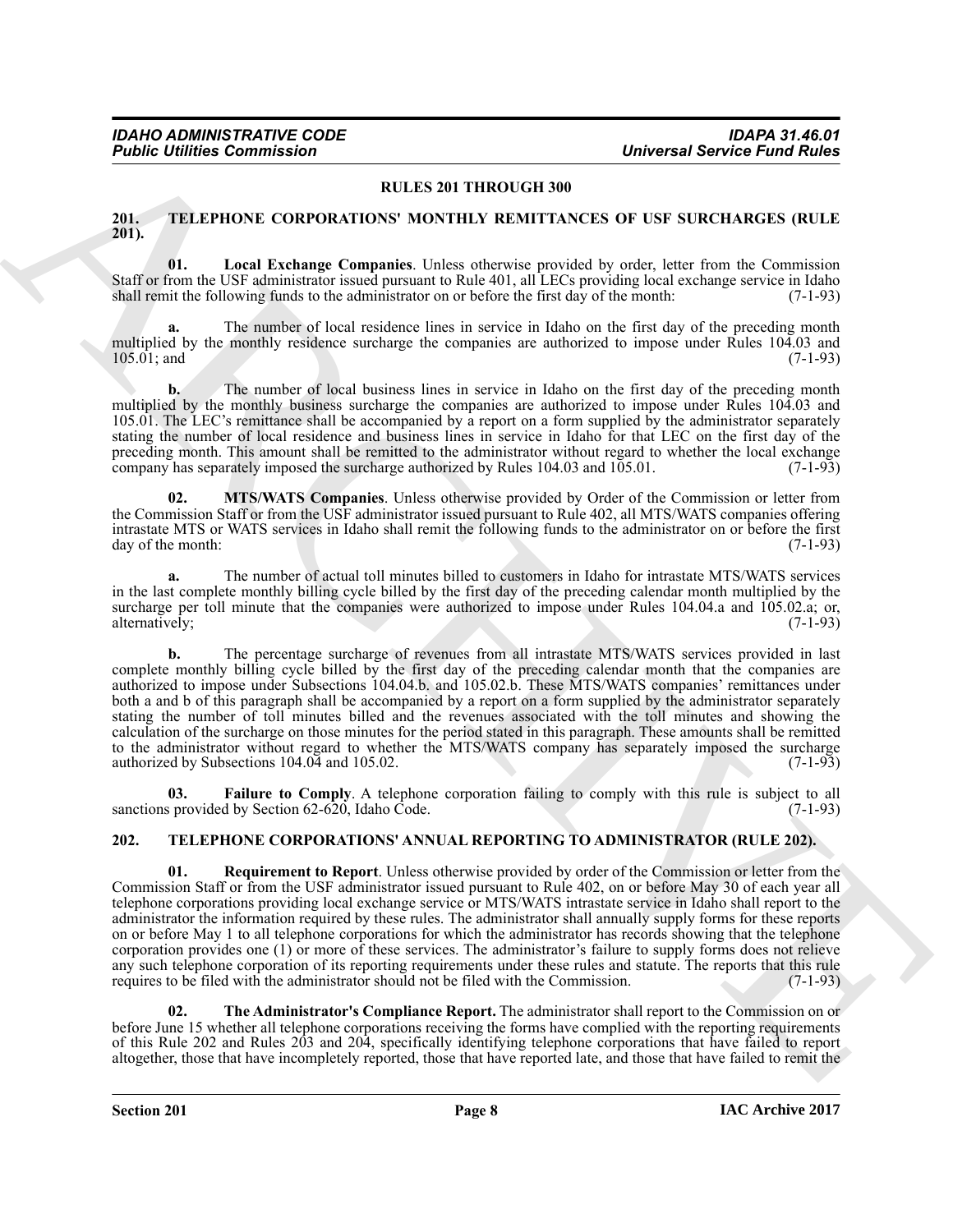<span id="page-8-5"></span><span id="page-8-4"></span><span id="page-8-3"></span><span id="page-8-2"></span><span id="page-8-1"></span><span id="page-8-0"></span>

| <b>Universal Service Fund Rules</b> |                                                                                                                                                                                                                                                                                                                                         | <b>Public Utilities Commission</b>                             |                               |
|-------------------------------------|-----------------------------------------------------------------------------------------------------------------------------------------------------------------------------------------------------------------------------------------------------------------------------------------------------------------------------------------|----------------------------------------------------------------|-------------------------------|
| $(4-26-95)$                         | monthly surcharges required by Rule 201. The report shall include a summary of the actions taken against the<br>telephone corporations not complying with the USF rules. See Rule 303.                                                                                                                                                  |                                                                |                               |
| $(7-1-93)$                          | Failure to Comply. A telephone corporation failing to comply with this rule is subject to all                                                                                                                                                                                                                                           |                                                                | 03.<br>sanctions provided.    |
|                                     | LOCAL EXCHANGE COMPANIES' (LECS') ANNUAL REPORTS TO THE ADMINISTRATOR                                                                                                                                                                                                                                                                   |                                                                | 203.<br>(RULE 203).           |
| $(7-1-93)$                          | Reporting of One-Party, Single-Line Residence and Business Lines and Rates. The reports<br>prescribed for LECs by this rule and Rule 202 must include the following information concerning the LEC's<br>customer base and rates for each of the LEC's rate groups as of May 1 of that year:                                             |                                                                | 01.                           |
| $(7-1-93)$                          | Rates for one-party, single-line, flat-rate residential service (inclusive of mandatory extended area<br>service (EAS) surcharges) and the number of customers subscribing to the service in each rate group, unless<br>exchanges within the rate group have different rates, in which case exchange-by-exchange reporting is required; | a.                                                             |                               |
| $(7-1-93)$                          | Rates for one-party, single-line, flat-rate business service (inclusive of mandatory EAS surcharges)<br>and the number of customers subscribing to the service in each rate group, unless exchanges within the rate group<br>have different rates, in which case exchange-by-exchange reporting is required; and                        | b.                                                             |                               |
| $(7-1-93)$                          | The company-wide, weighted average rate for residential and business services described in Rules<br>203.01.a. and 203.01.b. of this paragraph. Rural zone and mileage charges are excluded from the rates reported in this                                                                                                              | c.                                                             | paragraph.                    |
| $(7-1-93)$                          | Inventories of Other Local Access Lines. These reports must also include reporting for each rate<br>group (or exchange if required by Subsection 203.01) the following inventories of customers and public network                                                                                                                      | access lines of other local services as of May 1 of that year: | 02.                           |
| $(7-1-93)$                          | Multi-party residence local service;                                                                                                                                                                                                                                                                                                    | a.                                                             |                               |
| $(7-1-93)$                          |                                                                                                                                                                                                                                                                                                                                         | Multi-party business local service;                            | b.                            |
| $(7-1-93)$                          | Semi-public pay telephone service;                                                                                                                                                                                                                                                                                                      | c.                                                             |                               |
| $(7-1-93)$                          | Public access line service for customer-owned pay telephones;                                                                                                                                                                                                                                                                           |                                                                | d.                            |
| $(7-1-93)$                          | Centron, centrex or other central-office based telecommunication systems (including only the<br>public network access lines to this kind of equipment, not the number of station lines behind the equipment); and                                                                                                                       | е.                                                             |                               |
| $(7-1-93)$                          | Local service trunks for private branch exchanges (PBXs).                                                                                                                                                                                                                                                                               | f.                                                             |                               |
| $(7-1-93)$                          | MTS/WATS Actual Access Minutes and Revenues. These reports must also include the                                                                                                                                                                                                                                                        |                                                                | 03.<br>following information: |
| $(7-1-93)$                          | Rates for access minutes associated with the provision of MTS/WATS services in effect on May 1                                                                                                                                                                                                                                          |                                                                | a.<br>of that year;           |
| $(7-1-93)$                          | Total minutes and revenues billed for MTS/WATS access services for the preceding calendar year;                                                                                                                                                                                                                                         |                                                                | b.                            |
| $(7-1-93)$                          | Total revenues that would be obtained by billing the access minutes reported in Rule 203.03.b. at                                                                                                                                                                                                                                       | $c_{\cdot}$<br>the rates reported in Rule 203.03.a.; and       |                               |
|                                     | Total revenues from billing and collection services for the preceding calendar year. If different                                                                                                                                                                                                                                       | d.                                                             |                               |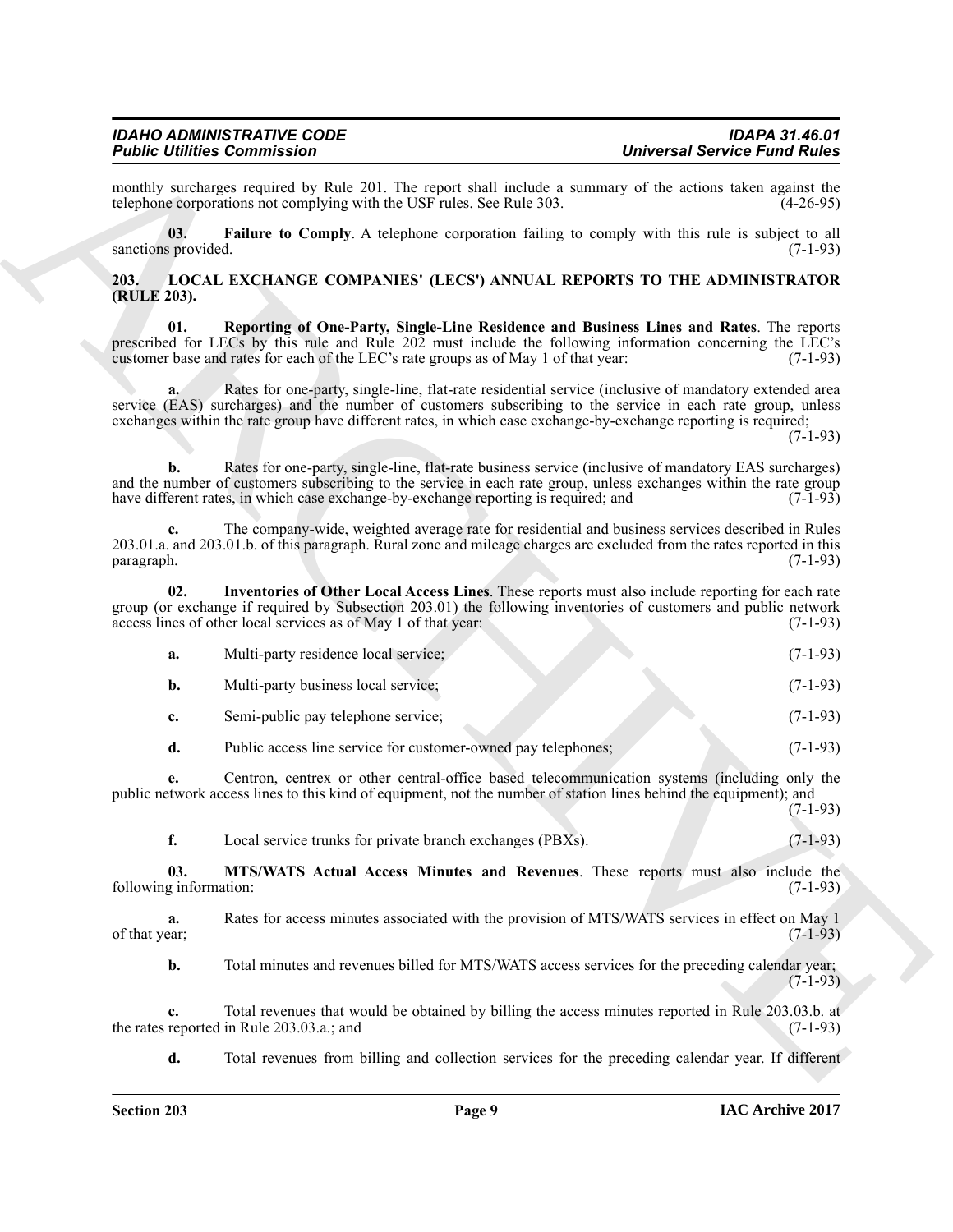<span id="page-9-4"></span>exchanges have different rates, each rate must be reported as a separate line item, indicating the exchanges in which service is offered at each rate and total number of minutes billed to service at each rate. In making this report, telephone companies must include revenues associated with sale of intrastate access under feature groups A, B, C and  $D.$  (7-1-93)

For Contribution Contribution<br>
well-task and a method with music transmitted to the music space of the music contribution of the system of the system of the system of the system of the system of the system of the system o **04. MTS/WATS Equivalent Access Minutes**. If the LEC provides MTS/WATS services in addition to basic exchange services, these reports must also include a conversion of the LEC's annual billed MTS/WATS minutes into "equivalent access minutes." The method used to convert billed toll minutes into equivalent access minutes must be shown with the number of toll minutes used in the calculation. Actual access minutes reported pursuant to Rule 203.03 of this rule must be separately stated from "equivalent access minutes" reported under this paragraph. The manner in which these data may be filed is shown in Rules 302.03.a. through 302.03.h. (7-1-93) manner in which these data may be filed is shown in Rules 302.03.a. through 302.03.h.

## <span id="page-9-5"></span><span id="page-9-0"></span>**204. MTS/WATS COMPANIES' ANNUAL REPORTS TO THE ADMINISTRATOR (RULE 204).**

The reports prescribed for telephone corporations offering intrastate MTS or WATS services (including those that are also LECs) by this rule and by Rule 202 must include the following information for the calendar year preceding the year in which the report is due: (7-1-93) year in which the report is due:

<span id="page-9-7"></span><span id="page-9-6"></span>

| - 01. | <b>Total Intrastate MTS Minutes and Revenues.</b>  | $(7-1-93)$ |
|-------|----------------------------------------------------|------------|
| 02.   | <b>Total Intrastate WATS Minutes and Revenues.</b> | $(7-1-93)$ |

## <span id="page-9-1"></span>**205. -- 300. (RESERVED)**

## **THE ADMINISTRATOR'S OBLIGATIONS RULES 301 THROUGH 400**

## <span id="page-9-10"></span><span id="page-9-2"></span>**301. THE ADMINISTRATOR'S QUARTERLY REPORT TO THE COMMISSION (RULE 301).**

On or before the fifteenth day after the close of each quarter, the administrator shall submit a report to the Commission providing the following information: (7-1-93) Commission providing the following information:

**01. List of Companies Receiving Disbursements**. A list of all companies receiving disbursements from the USF during the quarter, the individual disbursements for each company during the quarter, and the total disbursements to companies during the quarter: (7-1-93) disbursements to companies during the quarter;

<span id="page-9-16"></span><span id="page-9-15"></span><span id="page-9-11"></span>**02. Administrator Fees and Expenses**. The administrator's fees and expenses for the quarter;

 $(4-26-95)$ 

**03. List of Companies Remitting Surcharges**. A list of all companies remitting surcharges to the USF during the quarter, indicating which companies remitted LEC surcharges, which companies remitted MTS/WATS surcharges, and which companies remitted both; (7-1-93) surcharges, and which companies remitted both;

**04. Aggregate Amount**. The aggregate amount of LEC surcharges remitted to the USF during the quarter, the aggregate amount of MTS/WATS surcharges remitted to the USF during the quarter, and the total of the two (2);<br>(7-1-93) two  $(2)$ ; (7-1-93)

<span id="page-9-14"></span><span id="page-9-13"></span><span id="page-9-12"></span>**05.** Interest Earned. Interest earned during the quarter; and (7-1-93)

**06.** Fund Balances. Beginning, ending and monthly fund balances for the quarter, together with any ormation that may be necessary to calculate beginning and ending balances for the quarter. (7-1-93) other information that may be necessary to calculate beginning and ending balances for the quarter.

## <span id="page-9-8"></span><span id="page-9-3"></span>**302. THE ADMINISTRATOR'S CALCULATIONS FROM THE ANNUAL REPORTS (RULE 302).**

<span id="page-9-9"></span>**01. Weighted Statewide Average Rates for One-Party, Single-Line Residence and Business Services**. From the annual reports provided by LECs pursuant to Rule 203.01, the administrator shall calculate a weighted, state-wide average, one-party, single-line, flat residence rate and a weighted, state-wide average, one-party, single-line, flat business rate, including EAS surcharges. (7-1-93)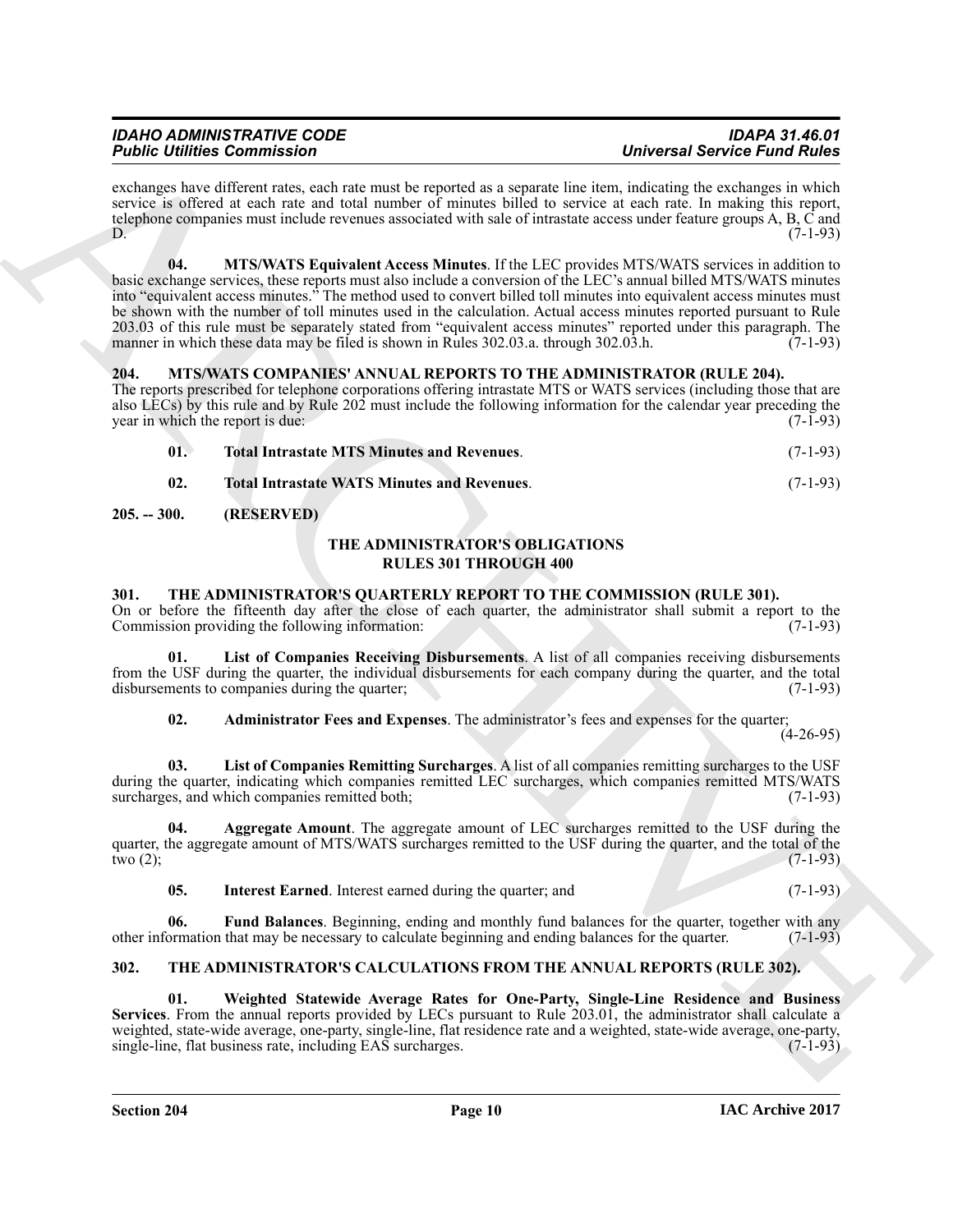<span id="page-10-6"></span><span id="page-10-5"></span>

| <b>IDAHO ADMINISTRATIVE CODE</b>   | <b>IDAPA 31.46.01</b>               |
|------------------------------------|-------------------------------------|
| <b>Public Utilities Commission</b> | <b>Universal Service Fund Rules</b> |
|                                    |                                     |

| LECs provided pursuant to Rule 203.03 and 203.04. the administrator shall calculate a statewide weighted average<br>rate per MTS/WATS access minute in the manner shown in the following example                                                                                                                                                                                                                                                                                                                                                                                                                                                                                                                                                                                                                                              |           | <b>Example Using Three Companies</b> |                           |
|-----------------------------------------------------------------------------------------------------------------------------------------------------------------------------------------------------------------------------------------------------------------------------------------------------------------------------------------------------------------------------------------------------------------------------------------------------------------------------------------------------------------------------------------------------------------------------------------------------------------------------------------------------------------------------------------------------------------------------------------------------------------------------------------------------------------------------------------------|-----------|--------------------------------------|---------------------------|
| Actual annual access minutes (as reported under Rule 203.03.b.)<br>a.                                                                                                                                                                                                                                                                                                                                                                                                                                                                                                                                                                                                                                                                                                                                                                         | 500       | 500                                  | 1,000                     |
| Annual pro forma actual access revenues<br>b.<br>(as reported under Rule 203.03.c.)                                                                                                                                                                                                                                                                                                                                                                                                                                                                                                                                                                                                                                                                                                                                                           | \$50      | \$40                                 | \$50                      |
| Average pro forma revenue per actual access minute (line b/line a)<br>c.                                                                                                                                                                                                                                                                                                                                                                                                                                                                                                                                                                                                                                                                                                                                                                      | \$.10/min | \$.08/min                            | \$.05/min                 |
| Calculated equivalent access minutes from MTS/WATS<br>d.<br>(as reported under Rule 203.04)                                                                                                                                                                                                                                                                                                                                                                                                                                                                                                                                                                                                                                                                                                                                                   | 0         | 1,000                                | 2,000                     |
| Assigned average revenue (from line c)<br>e.                                                                                                                                                                                                                                                                                                                                                                                                                                                                                                                                                                                                                                                                                                                                                                                                  | \$.10/min | \$.08/min                            | \$.05/min                 |
| f.<br>Calculated equivalent access revenue (line d x line e)                                                                                                                                                                                                                                                                                                                                                                                                                                                                                                                                                                                                                                                                                                                                                                                  | \$0       | \$80                                 | \$100                     |
| Total actual and equivalent access minutes (line $a + line d$ )<br>g.                                                                                                                                                                                                                                                                                                                                                                                                                                                                                                                                                                                                                                                                                                                                                                         | 500       | 1,500                                | 3,000                     |
| Total pro forma and equivalent access revenues (line $b + line f$ )<br>h.                                                                                                                                                                                                                                                                                                                                                                                                                                                                                                                                                                                                                                                                                                                                                                     | \$50      | \$120                                | \$150                     |
| Average revenue per total actual and equivalent access minutes<br>i.<br>(line $h$ /line g)                                                                                                                                                                                                                                                                                                                                                                                                                                                                                                                                                                                                                                                                                                                                                    | \$.10/min | \$.08/min                            | \$.05/min                 |
| All companies' total actual and equivalent access minutes<br>j.<br>(sum of entries on line g)                                                                                                                                                                                                                                                                                                                                                                                                                                                                                                                                                                                                                                                                                                                                                 |           | 5,000                                |                           |
| Company's ratio of total state access minutes (lineg/line j)<br>k.                                                                                                                                                                                                                                                                                                                                                                                                                                                                                                                                                                                                                                                                                                                                                                            | .1000     | .3000                                | .6000                     |
| All companies' total actual and equivalent access revenues<br>l.<br>(sum of entries of line H)                                                                                                                                                                                                                                                                                                                                                                                                                                                                                                                                                                                                                                                                                                                                                |           | \$320                                |                           |
| Access. The figures for access minutes and access revenues on lines a, b and d include all access<br>04.<br>minutes and all access revenues from any access service reported pursuant to Rule 203.03 or 203.04, and all access<br>under any feature group.<br>THE ADMINISTRATOR'S ANNUAL REPORT TO THE COMMISSION (RULE 303).<br>303.                                                                                                                                                                                                                                                                                                                                                                                                                                                                                                         |           |                                      | $(7-1-93)$<br>$(7-1-93)$  |
| 01.<br>The Administrator's Compliance Report. The administrator shall report to the Commission on or<br>before June 15 whether all telephone corporations receiving the forms have complied with the reporting requirements<br>of this Rule 303 and Rules 202, 203, and 204, specifically identifying telephone corporations that have failed to<br>report altogether, those that have incompletely reported, those that have reported late, and those that have failed to<br>remit the monthly surcharges required by Rule 201. The report shall include a summary of the actions taken against<br>the telephone corporations not complying with the USF rules.<br>02.<br>Report of Existing Conditions. On or before July 15 of each year the administrator shall submit a<br>report to the Commission providing the following information: |           |                                      | $(4-26-95)$<br>$(7-1-93)$ |

## <span id="page-10-4"></span><span id="page-10-3"></span><span id="page-10-2"></span><span id="page-10-1"></span><span id="page-10-0"></span>**303. THE ADMINISTRATOR'S ANNUAL REPORT TO THE COMMISSION (RULE 303).**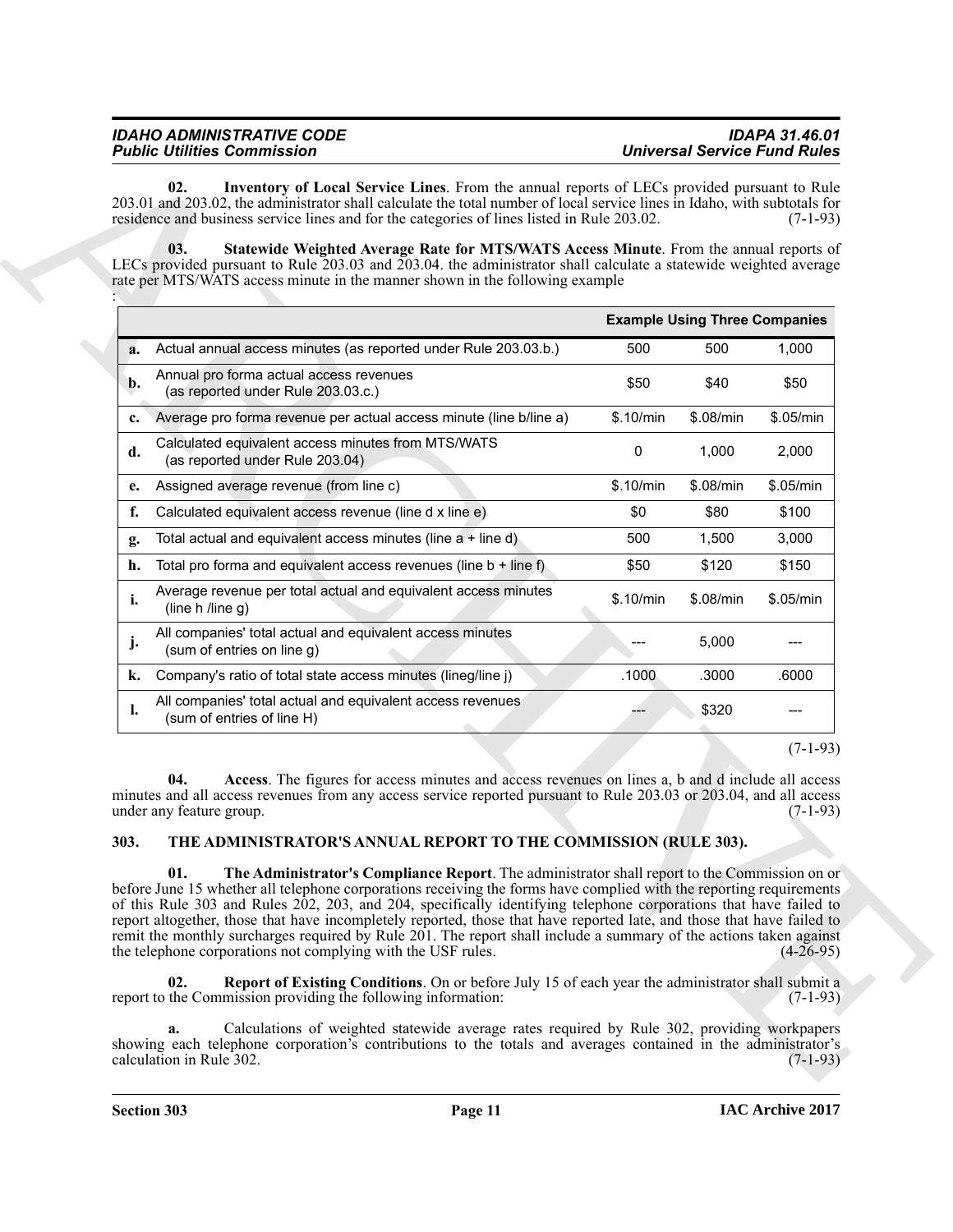**b.** Calculations of the USF's expected revenues under the status quo for the twelve (12) months g July 1 made by: (7-1-93) beginning July 1 made by:

i. Multiplying the existing local surcharge for residence service by the statewide total residence lines as of May 1; (7-1-93) as of May 1;  $(7-1-93)$ 

ii. Multiplying the existing local surcharge for business service by the statewide total business lines as of May 1; (7-1-93) of May 1;  $(7-1-93)$ 

iii. Multiplying the total MTS/WATS access minutes for the previous calendar year by the existing MTS surcharge per access minute; and (7-1-93) MTS/WATS surcharge per access minute; and

iv. Summing the three (3) products. (7-1-93)

**c.** Calculations of the expected revenue requirement of the USF under the status quo for the twelve (12) months beginning July 1 made by listing and summing the annualized rate of disbursement for every telephone corporation for which the Commission has ordered and authorized disbursements from the USF together with the administrator's annual budget for administration of the USF. (7-1-93)

**d.** Calculations of the expected revenue requirement of the USF as described in Rule 303.02.c. assuming that companies revise their rates pursuant to Rule 106.02 to maintain funding eligibility and that their USF funding is adjusted pursuant to Rule 106.04. funding is adjusted pursuant to Rule  $106.04$ .

**e.** Actual USF balances at the end of the quarters ending in June, September and December of the preceding year and of the quarters ending in March and June of the year of the report (or the estimated USF balance<br>for the quarter ending June 30 if actual balances are not yet available). (4-26-95) for the quarter ending June 30 if actual balances are not yet available).

<span id="page-11-3"></span>**03. Recommendation**. The administrator shall report the USF's expected surplus or deficit for the twelve (12) months beginning July 1 based upon the assumption that the USF surcharges will not be changed. The administrator shall also report whether this surplus or deficit will alter the expected fund balance during the twelve (12) months beginning July 1 following the report significantly enough to recommend that USF surcharges be raised or lowered. If the administrator believes that the USF surcharges should be raised or lowered, the administrator shall recommend a target balance for the USF for the end of the twelve months beginning July 1 following this report and the amount by which USF collections would be increased or decreased beginning October 1 to meet this target.

 $(7-1-93)$ 

<span id="page-11-5"></span><span id="page-11-4"></span>**04. Review by Commission Staff**. On or before August 15 the Commission Staff shall review the calculations and recommendations of the administrator and call any errors or omissions to the attention of the administrator and the Commission.

**Problem Commission**<br>
Directions are the USF's expected accumus units the same specified Paris 2 and the same specified Paris 2 and the same specified Paris 2 and the same specified Paris 2 and the same specified Paris 2 **05. Report a Public Record--Workpapers Exempted Trade Secrets**. The report of the administrator showing statewide aggregate totals of local service and MTS/WATS revenues, inventories of services, and other information not identifying any telephone corporation or customer is a public record available for inspection, examination and copying under Section 74-102, Idaho Code. The workpapers accompanying the report showing individual telephone corporations' data for Title 62 services and individual telephone corporation's reports to the administrator showing data for Title 62 services, together with any data for Title 61 services protected from disclosure under applicable trade secret law, are trade secrets exempt from disclosure under Section 74-107(1), Idaho Code. (4-5-00)  $\text{Code.} \tag{4-5-00}$ 

## <span id="page-11-0"></span>**304. -- 400. (RESERVED)**

## **EXEMPTIONS FROM REPORTING AND REMITTANCES RULES 401 THROUGH 500**

## <span id="page-11-2"></span><span id="page-11-1"></span>**401. LECS' EXEMPTION FROM REPORTING AND REMITTANCES (RULE 401).**

**Section 401 Page 12**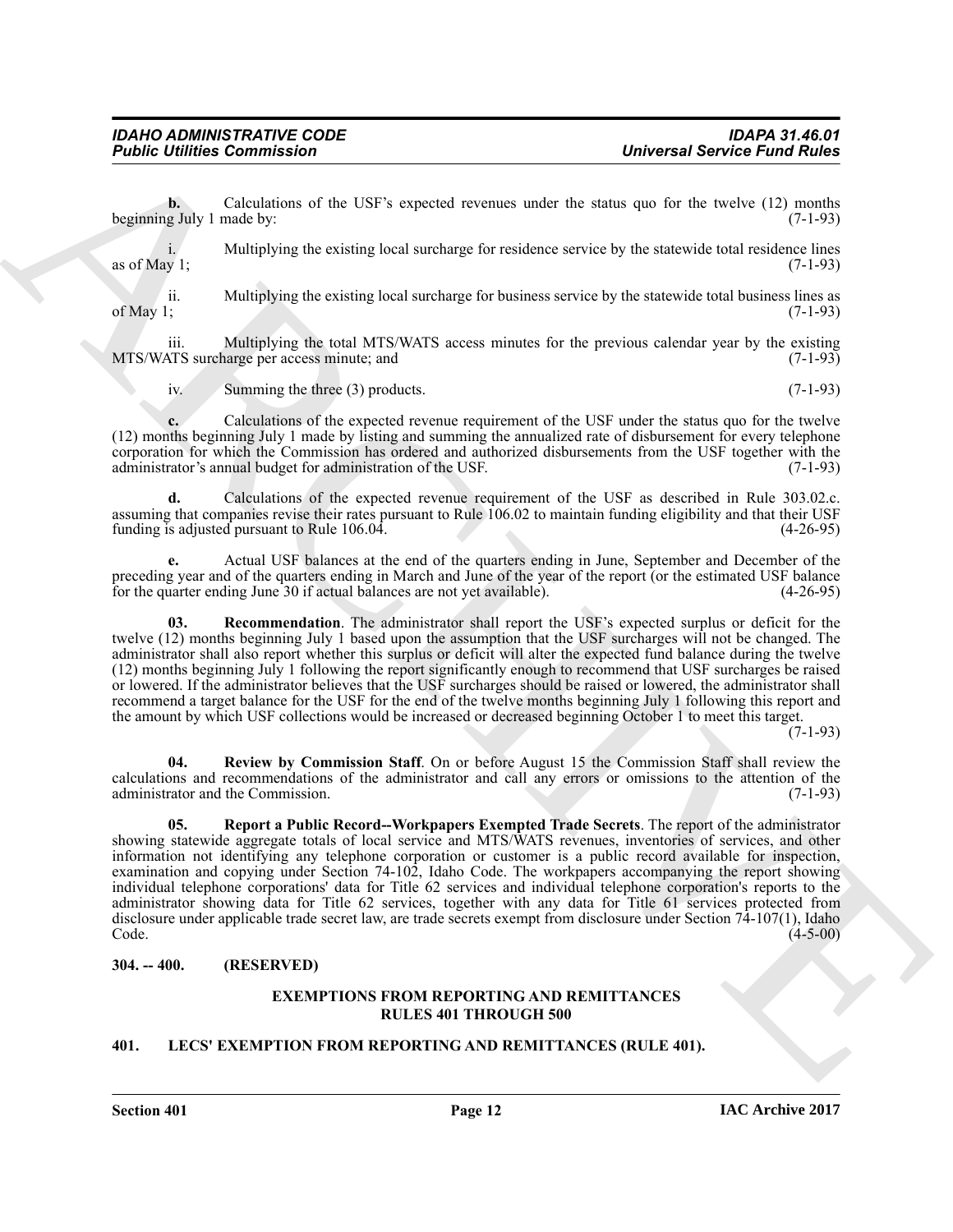## *IDAHO ADMINISTRATIVE CODE IDAPA 31.46.01*

<span id="page-12-3"></span>**01. Criteria for Exemption**. Local exchange companies may be exempted from monthly remittances and monthly reporting to the USF administrator under Rule 201 by order of the Commission or letter from the Commission Staff or from the USF administrator upon the grounds that the LEC provides such a small number of local service lines in Idaho and generates such a small monthly surcharge that neither the practical administration of the USF nor the public interest requires monthly remittances and reporting. (7-1-93) the USF nor the public interest requires monthly remittances and reporting.

<span id="page-12-2"></span>**02. Action on Requests**. The order or letter excusing the LEC from monthly reporting shall specify quarterly, semiannual or annual remittances and reporting instead. The order or letter may be issued upon request of the LEC or upon the initiative of the Commission, the Commission Staff, or the USF administrator without a request from the LEC. No LEC will be excused from making remittances less often than annually nor from annual reporting under Rules 202 and 203. (7-1-93)

<span id="page-12-5"></span>**03.** Requests of Exemptions. This Commission Staff shall maintain a file of all exemptions under this supply a copy to the Commission Secretary and to the USF administrator. (7-1-93) rule and supply a copy to the Commission Secretary and to the USF administrator.

<span id="page-12-4"></span>**04. Petition From Initial Denial by Commission Staff or Administrator**. If a request for a LEC's exemption is denied by the Commission Staff or the Administrator, the LEC may petition the Commission. (7-1-93)

#### <span id="page-12-6"></span><span id="page-12-0"></span>**402. MTS/WATS COMPANIES -- RESELLERS' EXEMPTION FROM REPORTING AND REMITTANCES (RULE 402).**

<span id="page-12-11"></span><span id="page-12-8"></span>**01. Criterion for Exemption**. MTS/WATS companies may be exempted from monthly remittances and monthly reporting to the USF administrator under Rule 201 by Order of the Commission or letter from the Commission Staff or from the USF administrator upon the grounds that the MTS/WATS company is exclusively a reseller of MTS/WATS services from another MTS/WATS company that is already remitting the surcharge prescribed<br>for MTS/WATS services for all of the reselling MTS/WATS company's MTS/WATS minutes. (7-1-93) for MTS/WATS services for all of the reselling MTS/WATS company's MTS/WATS minutes.

For the Commission Commission Commission of the system of the real of the Commission Commission Commission Commission Commission Commission Commission Commission Commission Commission Commission Commission Commission Comm **02. Requirements of Request for Exemption**. No exemption will be given under this rule unless the reselling MTS/WATS company has requested an exemption in writing. The request for exemption shall be directed to the Commission Secretary (or if received by the administrator or a member of the Commission Staff forwarded to the Commission Secretary). The request for exemption must state that the MTS/WATS company is seeking a reseller's exemption, must name the reseller's underlying MTS/WATS carrier, must certify that the named underlying carrier carries all of the reseller's traffic in Idaho, and must be accompanied by a letter from the underlying carrier stating that the reselling carrier requesting the exemption is a customer of the underlying carrier, that the underlying carrier is remitting the surcharge to the USF for all minutes sold to the reselling carrier, and that the reseller will notify the Commission whenever one of its underlying carriers changes. (7-1-93) Commission whenever one of its underlying carriers changes.

<span id="page-12-7"></span>**03. Action on Requests**. The Commission Staff or the USF administrator may grant a reseller an exemption from monthly remittances of USF surcharges and from monthly reporting of MTS/WATS use if the reseller has shown that another MTS/WATS company is remitting the surcharge for all of the reseller's minutes. The exemption shall require the reseller to report to the Commission Staff whenever it changes its underlying carrier. The exemption ordinarily excuses the reseller from annual reporting under Rules 202 and 203, but does not exempt the reseller from annual recertification upon request of the Commission Staff or the administrator of its continuing status as a reseller. However, the Commission Staff or the administrator may require an exempt reseller to file an annual report upon written notification that the Commission Staff or administrator requires an annual report for that year.

 $(7-1-93)$ 

<span id="page-12-9"></span>**04. File of Exemptions**. The Commission Staff shall maintain a file of all exemptions under this rule and supply a copy to the Commission Secretary and to the USF administrator. (7-1-93)

<span id="page-12-10"></span>**05. Petition From Initial Denial by the Commission Staff or Administrator**. If a request for a reseller's exemption is denied by the Commission or the Commission Staff or the Administrator, the company may petition to the Commission. The petition must contain a description of the telephone company's network connections.  $(7-1-93)$ 

<span id="page-12-1"></span>**403. -- 999. (RESERVED)**